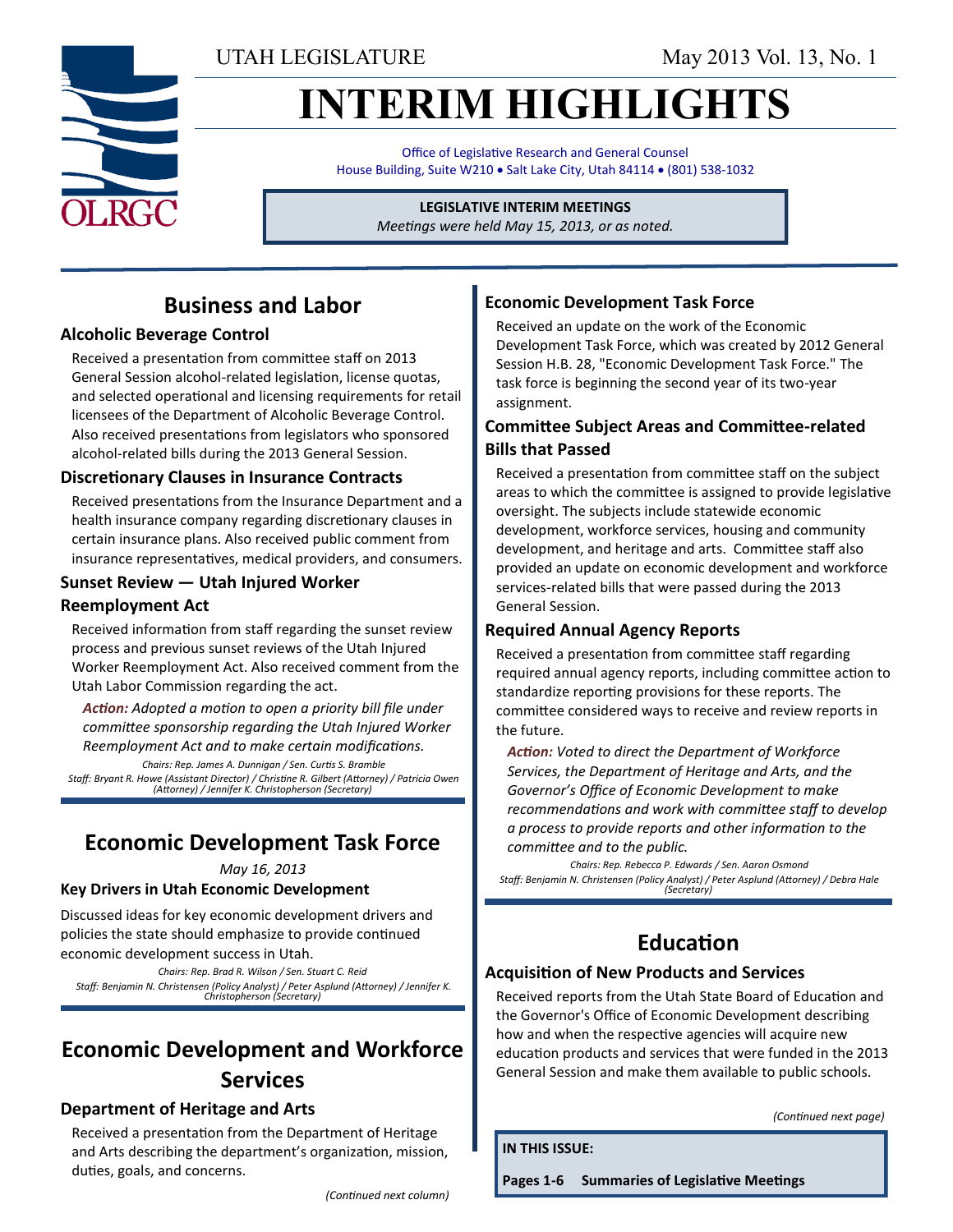#### The new products and services include:

- Math instructional technology for middle school students that will prepare them for college math courses;
- Interactive computer software for literacy instruction and assessment of students in kindergarten through third grade;
- College readiness assessments and an online test preparation program; and
- The deployment of whole school, one-to-one mobile technology.

#### **Class Size Reduction**

Received a report from the Utah State Board of Education on the implementation of 2013 General Session H.B. 318, "Classroom Size Revisions," which specifies the requirements for a school district or charter school to qualify for class size reduction money. H.B. 318 requires a plan for the expenditure of class size reduction money and a report on how the money was expended.

#### **School Trust Lands**

Received a report from the School Children's Trust, a section of the Utah State Office of Education, describing the revenues generated from and issues related to the management of school trust lands. A task force of the State Board of Education is studying options for the management of the permanent State School Fund.

*Chairs: Rep. Francis D. Gibson / Sen. Stuart C. Reid Staff: Allison M. Nicholson (Policy Analyst) / Constance C. Steffen (Policy Analyst) / Angela Oakes Stallings (Attorney) / Debra Hale (Secretary)*

## **Federal Funds Commission**

*May 14, 2013*

#### **Committee Business**

*Action: Approved a motion to appoint Senator Deidre M. Henderson as commission chair and Representative Ken Ivory as commission vice chair.* 

*Action: Approved a motion to adopt legislative interim rules except as otherwise specified in the bill creating the commission, 2013 General Session S.B. 70, "Commission Relating to Federal Issues."*

#### **Economic, Energy, and Environmental Trends**

Received a presentation on possible future trends for the economy, energy, and the environment.

Discussed ways households and businesses can prepare for the future, such as reducing debt and becoming more selfsufficient.

*Staff: Phillip V. Dean (Policy Analyst) / Shannon C. Halverson (Attorney) / Sara J. Thomas (Secretary)*

## **Government Operations**

#### **Appointment or Election of Attorney General**

Discussed whether the Utah attorney general should be appointed rather than elected.

#### **Evaluating and Adjudicating Election Complaints**

Received presentations from committee staff, the Lieutenant Governor's Office, and the Office of the Attorney General regarding the current process for evaluating and adjudicating election complaints.

Presenters suggested areas of the process that could be clarified or amended, including:

- The process for deciding whether to bring a proceeding to determine if an election violation occurred;
- The level of involvement in a proceeding by the government and the petitioner; and
- Responsibilities for costs and fees relating to a proceeding.

*Action: Approved a motion that committee staff, the Lieutenant Governor's Office, and the Office of the Attorney General meet and discuss how to improve the process for evaluating and adjudicating election complaints.*

#### **State Fleet Issues**

Discussed whether Utah should reduce the size of its fleet of vehicles and rely on a state rental contract to handle the overflow and whether the state's fleet car sales should be privatized.

Received presentations from the Department of Administrative Services, Department of Workforce Services, and University of Utah on their fleet management.

Received presentations from the private sector regarding ways to increase fleet efficiency and revenue from the sale of fleet vehicles.

*Chairs: Rep. Jack R. Draxler / Sen. Margaret Dayton Staff: Leif G. Elder (Policy Analyst) / Thomas R. Vaughn (Attorney) / Anna M. Allen (Secretary)*

## **Health and Human Services**

#### **Community Health Workers**

Received presentations from a legislator, the University of Utah, and the American Heart Association on the roles and funding of community health workers and how augmenting the professional skills of workers could qualify their services for reimbursement under Medicaid.

#### **Controlled Substance Database — Interstate Data Sharing**

Received a presentation from the Division of Occupational and Professional Licensing on its effort to finalize a memorandum of understanding with the National Association of Boards of Pharmacy to participate in the board's PMPInterconnect program. The program facilitates the sharing of information in the controlled substance database among states. The division expects the interstate sharing arrangement to be available to prescribers by June 30, 2013.

#### **Controlled Substance Database — Prescriber Alerts**

Discussed whether the Division of Occupational and Professional Licensing should notify physicians when a patient receives prescription drugs from more than one prescriber.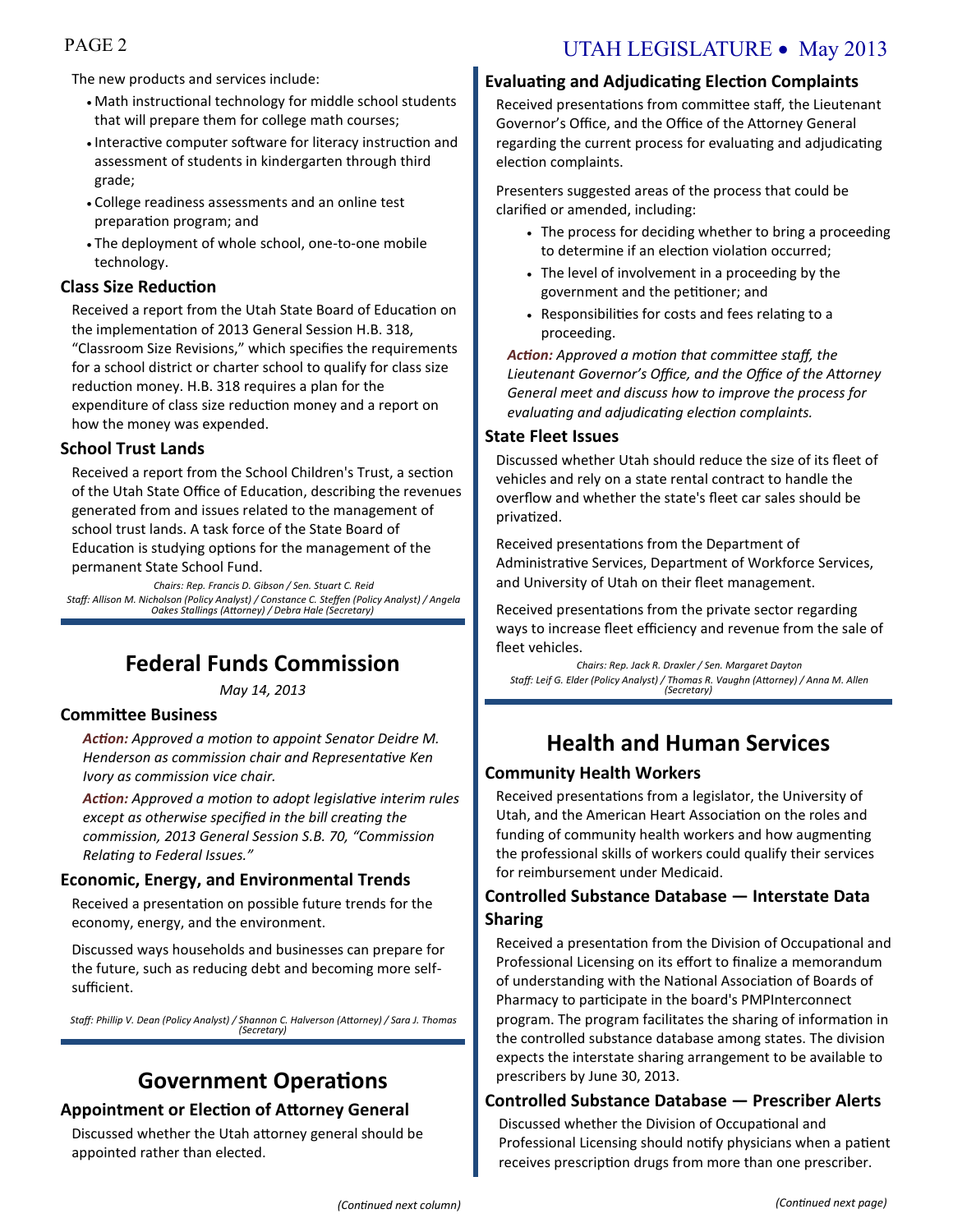## PAGE 3 INTERIM HIGHLIGHTS • May 2013

The division reported that it intends to expand existing notification practices when it next receives a federal grant for the state's controlled substance database.

#### **Electronic Cigarettes**

Discussed issues associated with electronic cigarettes, including the lack of regulation.

#### **Long-term Care Insurance**

Received a presentation from an insurance provider on how the state could create a long-term care insurance partnership. This partnership would allow purchasers of long-term care insurance to receive an offset for the value of the insurance if they seek long-term care services under Medicaid.

### **State and Federal Health Care Reform**

Received a presentation from committee staff on the federal government's approval of the state's proposal to operate one of the two health insurance exchanges required under the federal Patient Protection and Affordable Care Act. The state's existing Avenue H health insurance exchange will perform the functions of the act's small employer exchange. *Chairs: Rep. Paul Ray / Sen. Evan J. Vickers Staff: Mark D. Andrews (Policy Analyst) / Cathy J. Dupont (Attorney) / Lee A. Killian (Attorney) / Lori R. Rammell (Secretarial Supervisor)*

## **Health System Reform Task Force**

#### *May 16, 2013*

#### **Responding to the Federal Patient Protection and Affordable Care Act**

Received reports from a legislator, task force staff, the Insurance Department, the Utah Department of Health, the Department of Workforce Services, and Avenue H (Office of Consumer Health Services) on the state's implementation of the federal Patient Protection and Affordable Care Act.

Received a report from Federal HIPUtah that the United States Department of Health and Human Services has told states operating a preexisting condition insurance plan (such as Federal HIPUtah) that they must either assume risk for enrollee claims incurred during the remainder of the year or transfer the program to the department. The state proposed to Health and Human Services that the risk be transferred to a third party and control of the program remain with the state. Shortly after the task force's meeting, the state was notified that its proposal was rejected.

Discussed the task force's duties and determined that four workgroups, consisting of task force members and other interested persons, will be created to assist the task force. The workgroups include the Charity Care System Team, the Risk Adjustment and Reinsurance Team, the Avenue H and Insurance Market Team, and the Mental Health Team.

*Chairs: Rep. James A. Dunnigan / Sen. Allen M. Christensen Staff: Mark D. Andrews (Policy Analyst) / Cathy J. Dupont (Attorney) / Lori R. Rammell (Secretarial Supervisor)*

## **Judiciary**

#### **Administrative Subpoenas**

Discussed a priority study item assigned to the committee by the Legislative Management Committee regarding the use of administrative subpoenas to obtain electronic communication records in certain criminal investigations.

Received a presentation from committee staff on key provisions of Utah Code Section 77-22-2.5, including the process to obtain an administrative subpoena and the history of the code section.

#### **Overview of the 2013 Interim and Master Study Items**

Received a presentation from committee staff on 2013 General Session bills that relate to the committee, statutorily required reports, and sunset provisions assigned for committee review. Legislators who requested study items for the 2013 Interim addressed the committee regarding their respective items.

*Chairs: Rep. Kay L. McIff / Sen. Mark B. Madsen Staff: Chelsea B. Lloyd (Policy Analyst) / Esther Chelsea-McCarty (Attorney) / Jennifer K. Christopherson (Secretary)*

## **Law Enforcement and Criminal Justice**

## **Commission on Criminal and Juvenile Justice**

#### **Overview**

Received a report from the Commission on Criminal and Juvenile Justice regarding the duties and responsibilities of the commission and study items that the commission plans to review and analyze over the coming year.

#### **Department of Public Safety Overview**

Received a report from the Department of Public Safety regarding the implementation of the multijurisdiction Palantir database, the status of the implementation of recently authorized personnel increases, and an overview of the work performed by the State Crime Lab over the past year.

#### **Domestic Violence Report**

Received a statutorily required report from the Bureau of Criminal Identification regarding statewide law enforcement responses to complaints of domestic violence.

*Action: Directed staff to research the original intent of the statutory requirement to collect certain domestic violence data.*

*Chairs: Rep. Curtis Oda / Sen. Todd Weiler Staff: Nathan W. Brady (Policy Analyst) / Susan Creager Allred (Attorney) / Lori R. Rammell (Secretarial Supervisor)*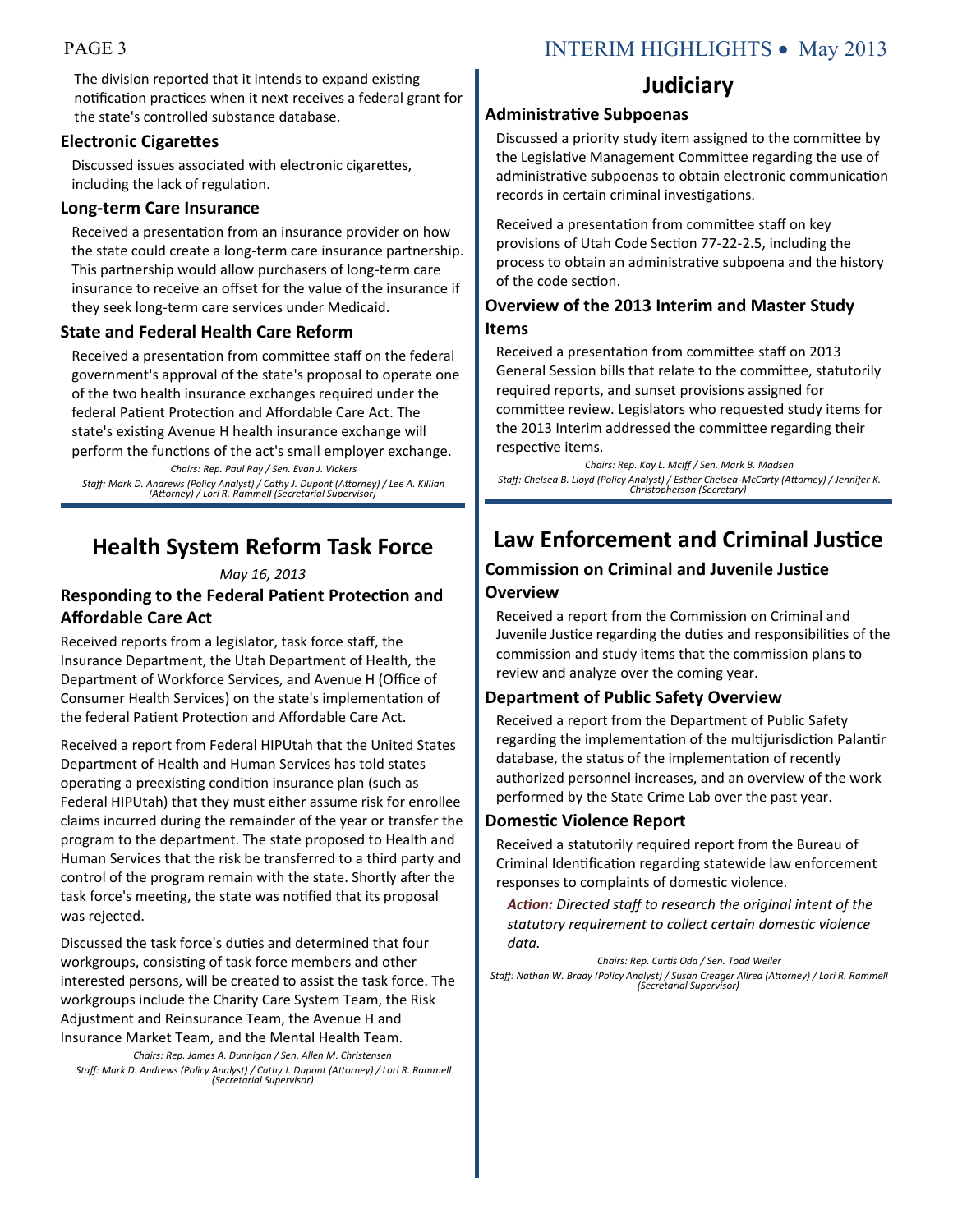## **Legislative Management Committee**

*May 14, 2013*

*Action: Approved a new legislative policy for the disposal of information technology surplus property.*

*Action: Assigned the Government Operations Interim Committee to examine the issue of providing automobiles to the state's constitutional officers and to seek the input of the Executive and Judicial Compensation Commission.*

*Chair & Vice Chair: Speaker Rebecca D. Lockhart / President Wayne L. Niederhauser Staff: Michael E. Christensen (Director) / John L. Fellows (General Counsel) / Phalin L. Flowers (Administrative Assistant)* 

## **Natural Resources, Agriculture, and Environment**

#### **Remediation Waste Fees**

Received a statutorily required report from the Utah Division of Solid and Hazardous Waste regarding the collection of remediation waste fees.

#### **Utah School Trust Lands — Beneficiary Report**

Received a report from the State Office of Education on the management of Utah school trust lands and the historical performance of the permanent state school fund.

#### **State Waters — Reduction of Nutrient Pollution**

Discussed ways to reduce pollution caused by excessive nutrients (phosphorus and nitrogen) in Utah's lakes, rivers, streams, and reservoirs, including mechanisms to help the agriculture industry and other nonpoint sources reduce nutrient pollution.

*Chairs: Rep. Michael E. Noel / Sen. Scott K. Jenkins Staff: J Brian Allred (Policy Analyst) / RuthAnne Frost (Attorney) / Anna M. Allen (Secretary)*

## **Political Subdivisions**

#### **Conservation Easements**

Discussed a potential change to the approval process of conservation easements, as proposed by H.B. 162, "Conservation Easement Revisions," introduced in the 2013 General Session.

#### **Eminent Domain**

Discussed issues relating to eminent domain, including:

- Ways in which eminent domain may be used;
- Negotiation and disclosure requirements before filing an eminent domain action;
- The acquisition of or compensation for certain structures on acquired real property;
- Whether a condemning entity should be prohibited from occupying private real property for a public purpose unless certain requirements are met;
- Whether to require a condemning entity to reimburse an owner for certain expenses; and

## PAGE 4 UTAH LEGISLATURE • May 2013

 Whether to prohibit a person acting on behalf of a condemning entity from acquiring real property unless the person holds a current real estate license, as proposed by H.B. 111, "Eminent Domain Amendments," introduced in the 2013 General Session.

#### **Local Land Use Revisions**

Discussed issues relating to the land development authority of a municipal or county land use authority and a legislative body, as proposed by H.B. 349, "Local Land Use Revisions," introduced in the 2013 General Session.

#### **Assessment Areas**

Discussed the requirements that must be met in order to protest the creation of an assessment area.

#### **RSS Feed for Local Government Meetings**

Discussed a potential expansion of the use of the RSS feed to include political subdivisions regarding public meetings.

#### **Wrongful Documents**

Discussed issues relating to the problem of unauthorized documents being submitted to county recorders, as addressed by H.B. 20, "Wrongful Documents," introduced in the 2013 General Session.

*Chairs: Rep. R. Curt Webb / Sen. Daniel W. Thatcher Staff: Joseph T. Wade (Policy Analyst) / Victoria Ashby (Attorney) / Samantha Coombs (Secretary)*

## **Public Utilities and Technology**

#### **Competitive Utility Rates in Rural Utah**

Received presentations from legislators, business providers and contractors, and a natural gas utility company about negotiations for providing natural gas at competitive utility rates when the provider is using certified local contractors. Discussion included pricing, upfront costs, timing, and developing an expanded pool of certified local contractors.

#### **Utah's Public Utilities — Regulatory Process**

Received presentations from the Public Service Commission, the Division of Public Utilities, the Office of Consumer Services, and regulated electric and gas utilities about their roles in the regulatory process.

Each entity discussed how it interacts with other regulatory agencies and utilities, including how rates are set, the hearing process, renewable energy programs, integrated resource planning, and how each entity's actions affect utility ratepayers.

*Chairs: Rep. Roger E. Barrus / Sen. David P. Hinkins Staff: Richard C. North (Policy Analyst) / Rebecca L. Rockwell (Attorney) / Tracey Fredman (Secretary)*

## **Retirement and Independent Entities**

*May 8, 2013*

#### **Postretirement Employment Restrictions**

Received a presentation from committee staff and Utah Retirement Systems (URS) on stricter postretirement reemployment restrictions that were implemented as part of the 2010 retirement reforms. *(Continued next column) (Continued next page)*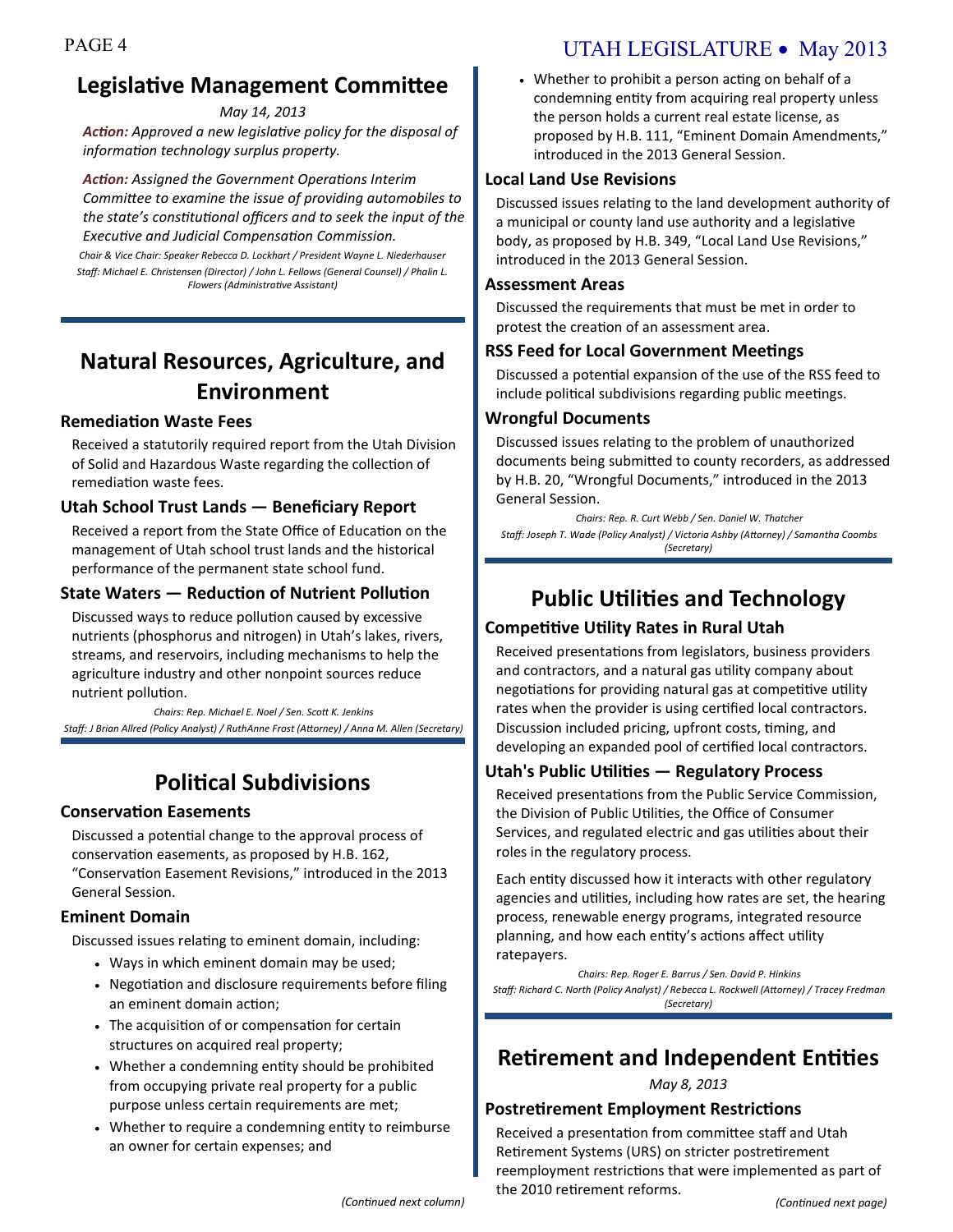## PAGE 5 INTERIM HIGHLIGHTS • May 2013

The concept behind the restrictions is to discourage early retirement, or at least eliminate incentives to retire earlier than normal. The retirement fund is adversely affected by early retirement because it decreases the pay-in period to the fund and extends the payout period.

*Action: Approved a motion to ask URS to work with staff to develop a list of possible options for easing postretirement employment restrictions, including cost estimates of each option.*

#### **Public Access to URS Records and Meetings**

Received a presentation regarding a February 2013 state audit recommendation that URS increase public access to its records and meetings. URS has developed a website, https:// www.urs.org/highlights, to provide the public with access to reports, studies, rates, statistics, and highlights that may be of interest to the public. URS is also examining other records to develop future recommendations that are responsive to the audit.

#### **Public Employees Health Program (PEHP)**

Received a presentation from PEHP, which provided an overview of the program, discussed assigned risk pools, and demonstrated new consumer tools available to employees.

#### **Retirement Systems Overview and 2013 Legislative Update**

Received a presentation from committee staff on URS, which provides retirement systems for all Utah public employees, excluding federal employees. At the end of 2012, the retirement system had a funded ratio of 76.5%. An update was also given on retirement and independent entitiesrelated bills passed during the 2013 General Session.

#### **Tier II Utah Retirement Systems Reform**

Received a presentation from URS on the retirement reforms enacted during the 2010 General Session. Public employees who initially began employment on or after July 1, 2011, are under the new "Tier II" retirement systems, which has a lower cost to employers and reduced benefit levels to employees. As of April 1, 2013, there are 12,640 active Tier II employees. In 2012, changing to the Tier II retirement system saved employers \$10.4 million due to lower contributions.

#### **URS — Rate of Return**

Received a presentation from URS on how actuarial science is used to assess risk and calculate employer contribution rates and assumed rate of return.

The URS assumed rate of return on investments is 7.5% annually. In 2012, the return was 13.1%, the five-year average return was 2.96%, the ten-year average was 8.38%, and the 20-year average was 8.17%.

#### **URS — Investment Performance and Processes**

Received a presentation from URS on investment revenues, which are the primary method of funding retirement systems. URS employs 16 investment professionals who oversee the trust fund portfolio, provide recommendations, implement investment committee decisions, monitor external managers and markets, and manage risk in order to compound returns over the long term.

### **URS — Mission, Organization, and Trustee Role**

Received a presentation from URS on the mission, organization, and trustee role of URS. The Utah State Retirement Office, the Utah State Retirement Investment Fund, and the Utah State Retirement Board are established in statute. The assets of the URS Investment Fund are for the exclusive benefit of the members and may not be diverted for any other purpose.

*Chairs: Rep. Kraig Powell / Sen. Todd Weiler Staff: Benjamin N. Christensen (Policy Analyst) / Peter Asplund (Attorney) / Shannon C. Halverson (Attorney) / Linda Error (Secretary) / Anna M. Allen (Secretary)*

## **Revenue and Taxation**

#### **Public Education Funding**

Received a presentation from committee staff on how public education is funded in Utah. The study reviewed income taxes, property taxes, and how those revenue sources interact in the school minimum basic program.

#### **Tax Burden of Utah Households**

Received a presentation from committee staff on the tax burden of Utah households. The study indicated that the economic effect of all taxes is ultimately borne by households. The study found that the total tax burden imposed directly on Utah households is generally progressive, largely due to the federal individual income tax.

The state and local tax burden imposed directly on Utah households is proportional through most middle income ranges, but regressive at higher and lower income levels.

Committee staff also distributed a briefing paper on this topic.

*Chairs: Rep. Ryan D. Wilcox / Sen. Deidre M. Henderson Staff: Phillip V. Dean (Policy Analyst) / Bryant R. Howe (Assistant Director) / Rebecca L. Rockwell (Attorney) / Samantha Coombs (Secretary)*

## **State Water Development Commission**

*May 14, 2013*

#### **Change Application Procedures**

Discussed recent judicial decisions that have affected who can file for a change application and the role of the state engineer in change application procedures.

#### **Snake Valley Water Sharing Agreement**

Discussed the proposed Snake Valley water sharing agreement between Utah and Nevada and the governor's decision to not sign the agreement.

*Action: Approved a motion to send a letter to Governor Herbert asking him to reconsider his decision regarding the proposed Snake Valley water sharing agreement. Chairs: Rep. Keith Grover / Sen. Margaret Dayton*

*Staff: J Brian Allred (Policy Analyst) / RuthAnne Frost (Attorney) / Anna M. Allen (Secretary)*